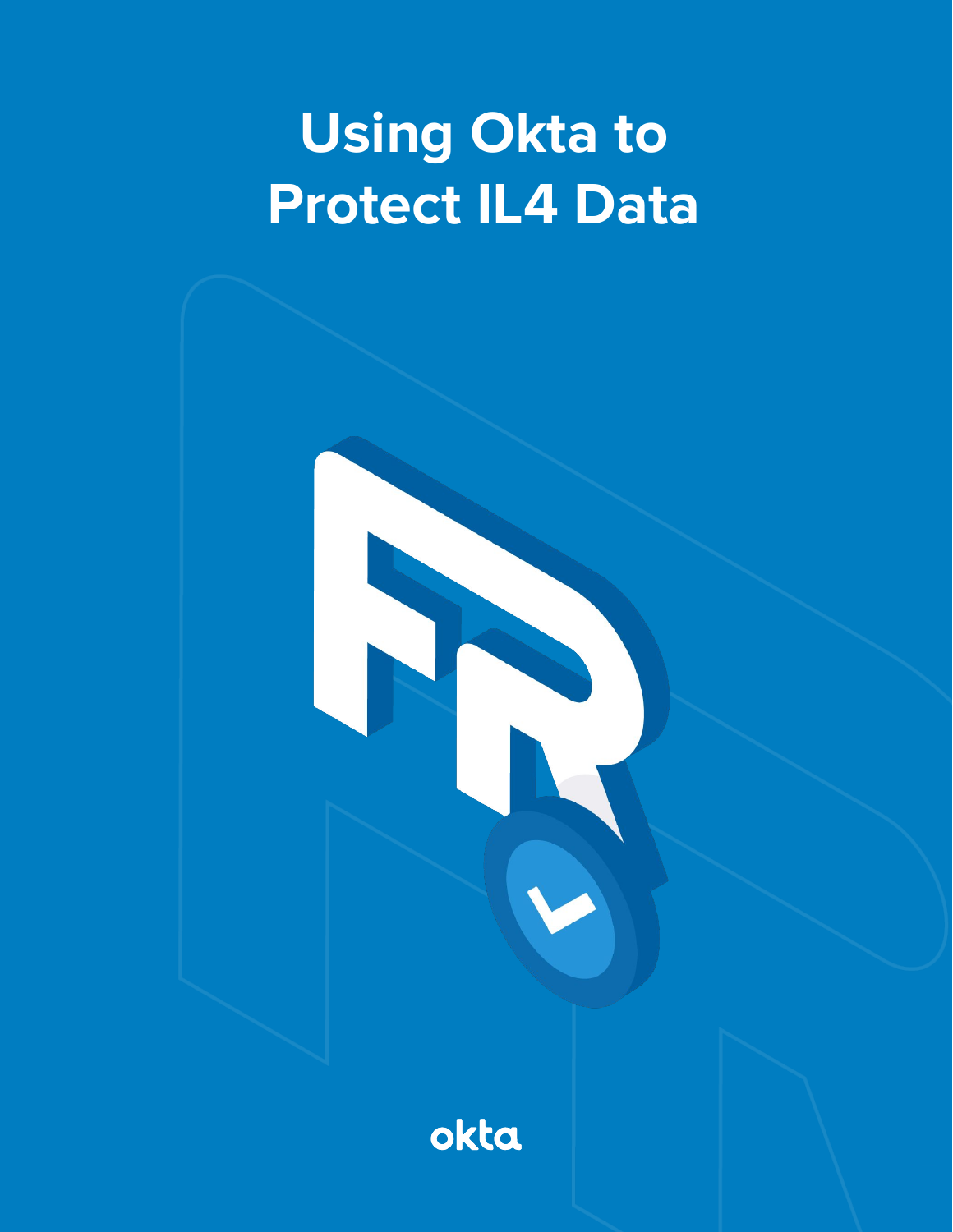### **Index**

| <b>Overview</b>                                       | 3 |  |  |  |  |  |
|-------------------------------------------------------|---|--|--|--|--|--|
| <b>Secure Architecture</b>                            |   |  |  |  |  |  |
| IL4 and IL5 Control mapping                           |   |  |  |  |  |  |
| <b>Protection of PII and PHI</b><br>7                 |   |  |  |  |  |  |
| Risk Scoring of Pll                                   | 7 |  |  |  |  |  |
| Risk Scoring of PHI                                   | 8 |  |  |  |  |  |
| Conclusion<br>9                                       |   |  |  |  |  |  |
| <b>Appendix A: Control Enhancement Workbook</b><br>10 |   |  |  |  |  |  |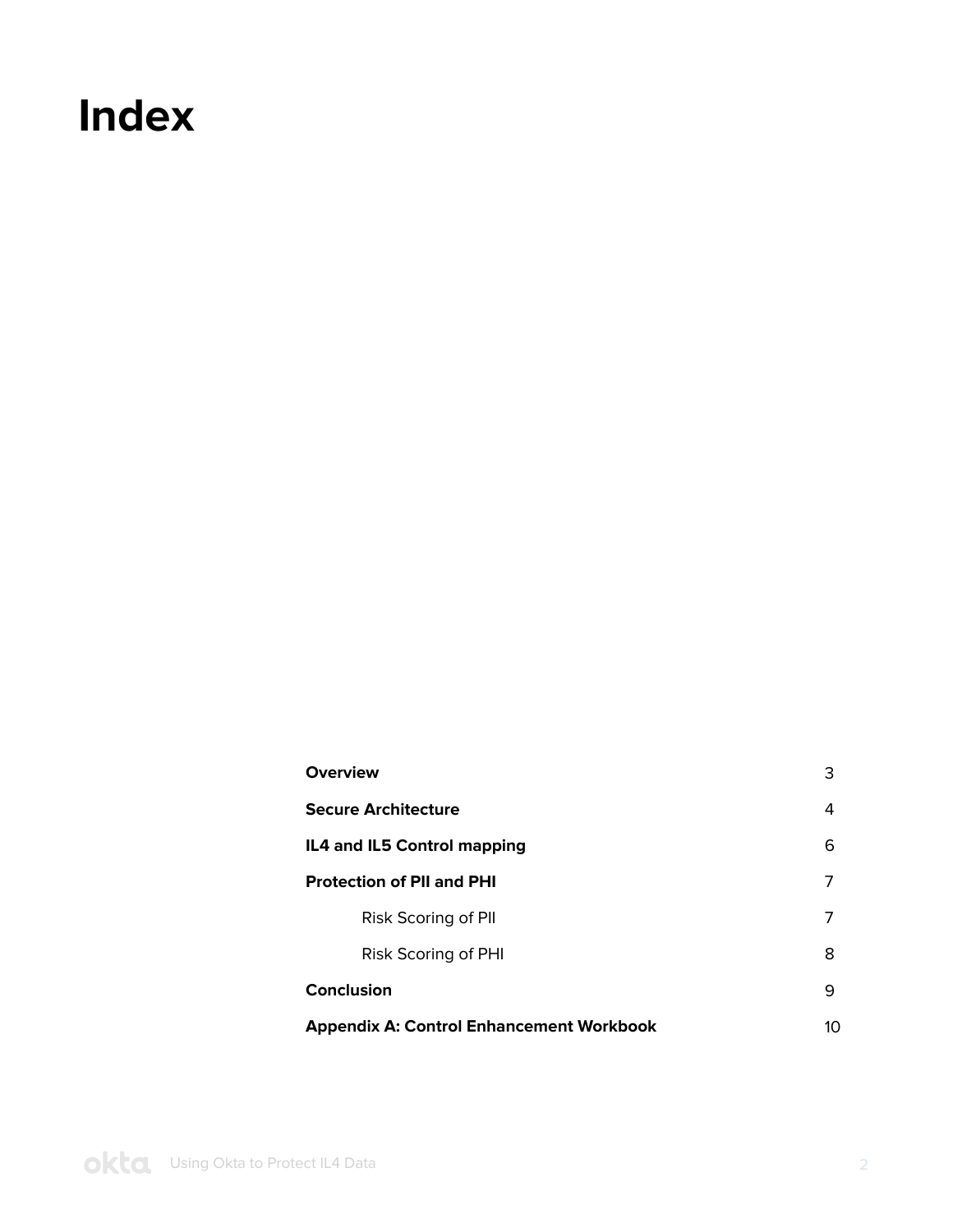### <span id="page-2-0"></span>**Overview**

Okta is the industry leader in identity and access management, enabling organizations to accelerate the secure adoption of their web-based applications, both in the cloud and on premises. Okta delivers a complete solution that addresses the needs of IT, end users, business leaders, and developers; no customization is required. By adopting the Okta service, organizations dramatically improve the security and ease of managing their applications, including Software as a Service (SaaS), Platform as a Service (PaaS), and other on-prem and cloud-based applications. IT benefits by using one central place for policy-based management that governs which users get access to the mission-critical applications and data that power core business processes, regardless of their location. End users benefit by using their Okta single sign-on homepage to simplify their life and reduce the security risks caused by "password fatigue," and developers benefit through the use of an easy-to-implement, hardened identity platform, enabling them to focus on delivering feature sets, not building user management. With Okta, there is no longer a need for users to resort to the typical tricks for memorizing passwords—obvious or reused passwords, writing passwords down on Post-it notes, or saving them in Excel files on their laptops.

Using industry-standard technologies such as SAML, OpenID, OAuth2, and WS-Fed, Okta is designed to provide the benefits of strong, centralized authentication without 3rd party exposure to downstream data. Customers regularly use Okta to protect Personally Identifiable Information (PII), Payment Card Industry (PCI), credit cardholder data environments (CDE), Healthcare and Life Science data such as electronic Protected Health Information (ePHI), Financial data, and more, while staying out of scope for the associated regulations. This reduces cost and increases technology organization to be more flexible, ultimately creating a better user experience.

In 2017, Okta obtained a FedRAMP Moderate Authorization, enabling Federal customers to use the Okta service for unclassified workloads which includes DoD Impact Level 2. Okta provides identity services for multiple agencies, including the Department of Justice, Center for Medicare and Medicaid Services (part of Health and Human Services), Surface Transportation Board, and the Federal Communications Commission. Okta is also integrated as part of other cloud services currently FedRAMP Authorized. As Department of Defense agencies continue to migrate workloads to the cloud, there is a greater need for centralized identity management. In this document, we will discuss methods that can be used to reduce the risk of using Okta to protect DoD workloads up to Impact Level 4.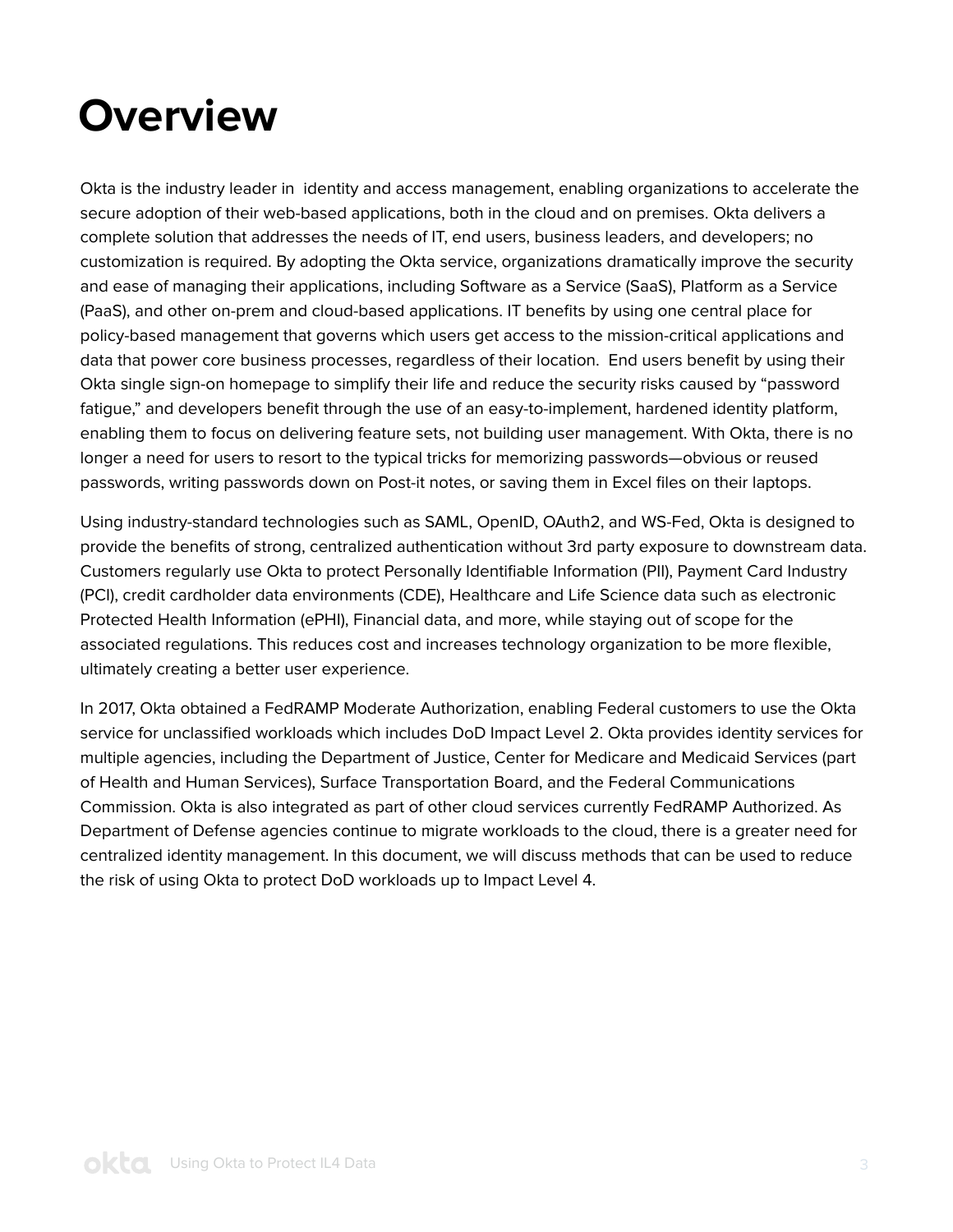## <span id="page-3-0"></span>**Secure Architecture**

Okta is implemented as the identity layer in your application, where it performs authentication and authorization, passing a token to the application with an identity assertion. It is the responsibility of the application to correctly assign and manage privilege to the user based on this token. With this model and approach, Okta does not have access to any sensitive data stored within the application, and can be separated from this data.

 Authentication is typically performed using one of the SAML 2.0, OAuth, or OpenID Connect standards, where an authentication token is generated and signed using a pre-shared certificate configured by the system administrators. This token is passed over a TLS 1.2 connection through the end-user's browser (UserAgent), which creates a separation between Okta and the data in the downstream application.



Figure 1: Okta as Enterprise SSO Identity Provider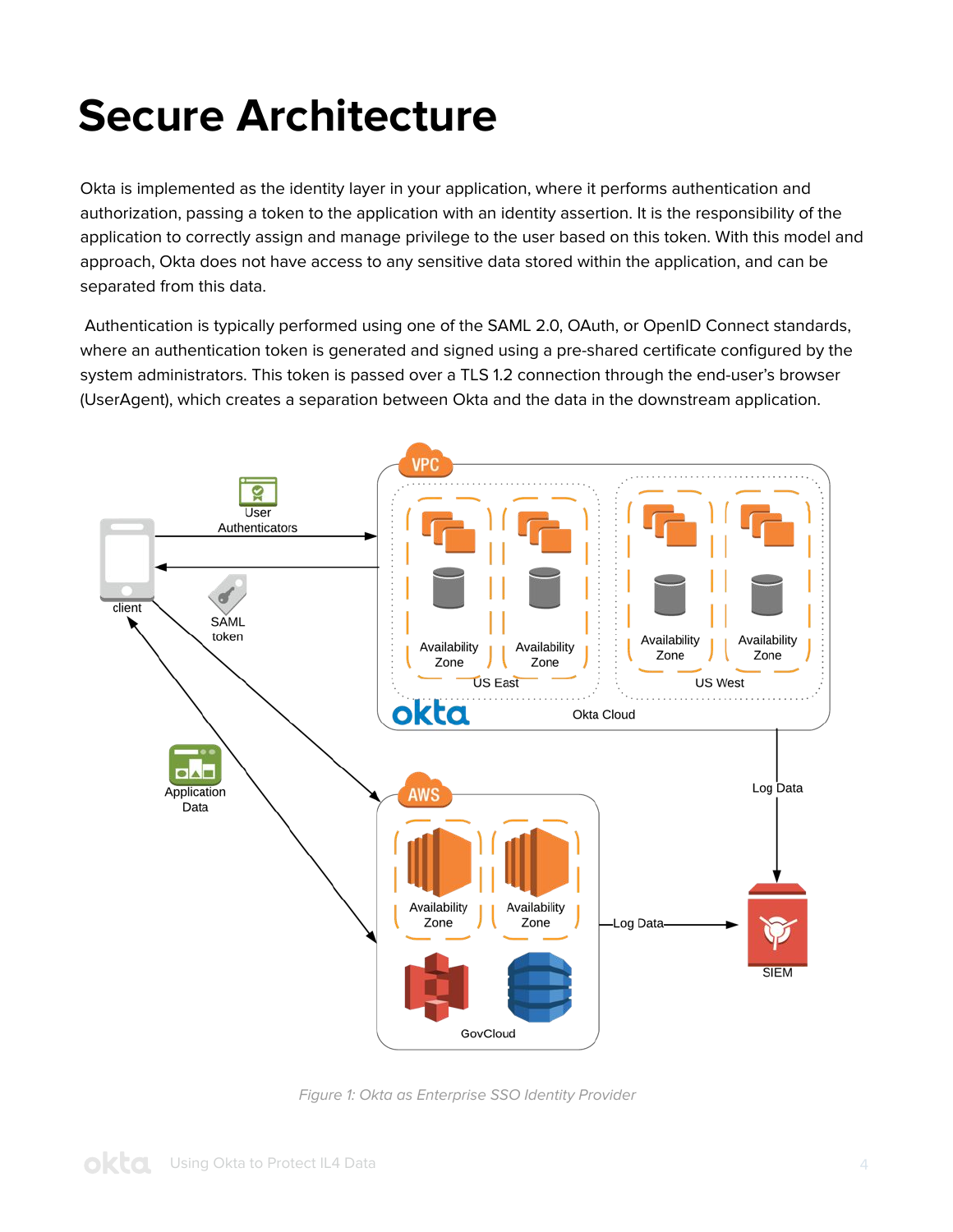Okta may also be connected to a directory system such as Active Directory or LDAP in order to extend the organization's identity into the cloud. Okta's AD agent is designed with security in mind; in a typical deployment, no firewall changes are needed to integrate on-premises directories. The Okta agent may be installed on any domain member server, installation on a domain controller is not required. This allows the customer to maintain full control over the permissions the Okta Agent operates under, and can filter and control what attributes are shared with Okta. Data is always encrypted while at rest and in transit.



Figure 2: Okta Integrated with Active Directory

Because in both use cases, Okta passes only an authentication token back to the client, Okta is not exposed to sensitive data maintained in the protected application. Okta only handles authenticator information, and steps out of the way. Detailed Log information can be fed in near real-time to your SIEM tool for aggregation and reporting with a feed from your downstream application to identify and protect against internal threats.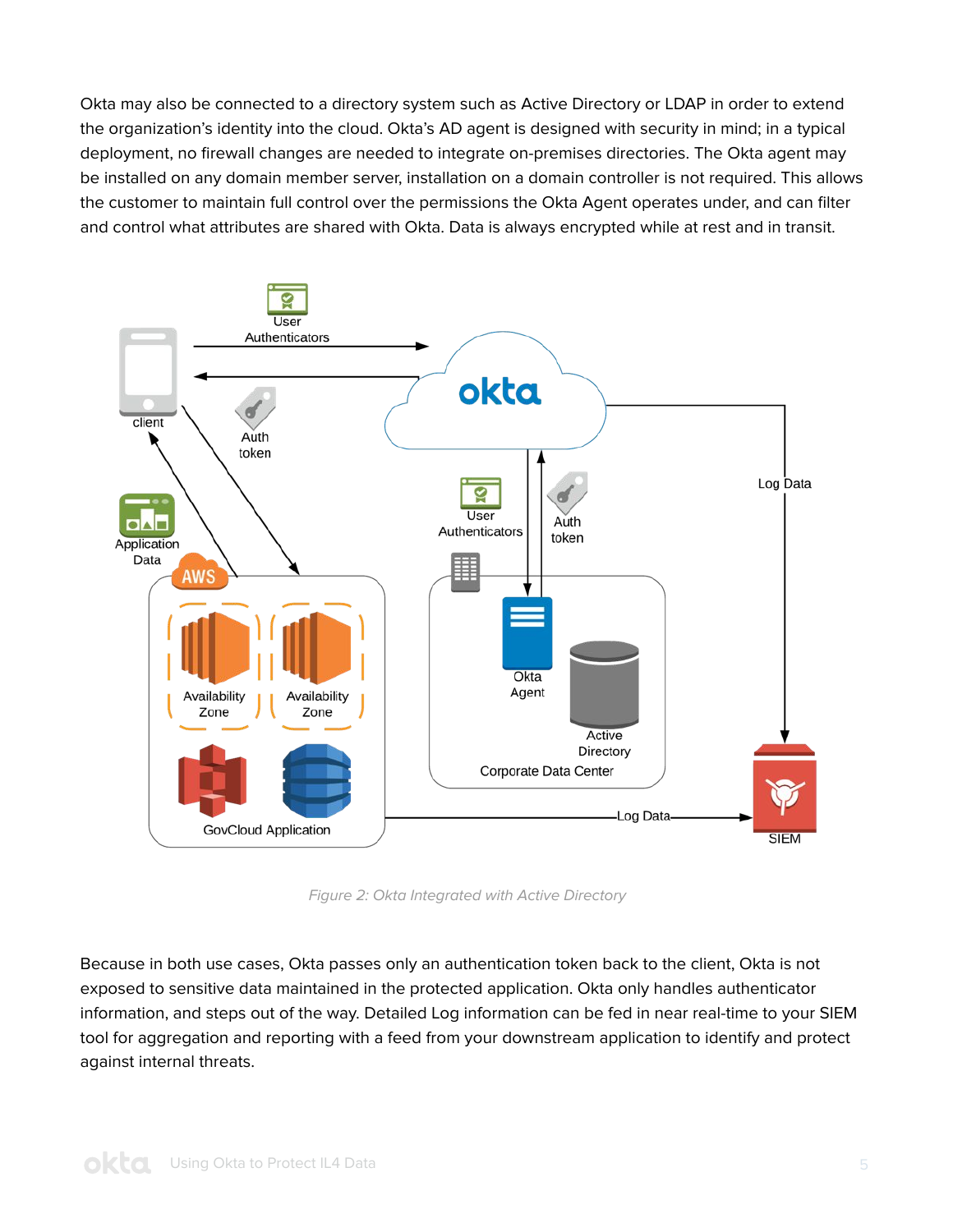## <span id="page-5-0"></span>**IL4 and IL5 Control Mapping**

The FedRAMP Moderate Authorization level contains 325 controls that align with Impact Level 2 requirements. In order to support Controlled Unclassified Information (IL4), the DoD has added 38 additional controls to the FedRAMP Moderate baseline, and 48 additional controls to achieve the IL5 baseline. Okta has reviewed these controls and provided responses in the Control Enhancement Workbook, in Appendix A.

Of the additional controls, 18 are the Customer's responsibility, or are shared between Okta and the Customer, and 4 are Not Applicable. The remaining controls can be reduced in risk by implementing Okta as an Interconnected System and ensuring that log data is fed to an appropriate SIEM, managed by the customer. This ability to link and correlate log feeds provides detection and response capabilities to any anomalies in the authentication process.

Customers may also choose to implement Okta with FIPS-validated authentication credentials, further reducing the perceived risk associated with Okta. This includes using Okta Verify, PIV or CAC cards, or authentication tokens such as Symantec VIP. Okta's Adaptive Multi-factor Authentication (Adaptive MFA) product enables the use of costly high-strength authenticators where they are required, while allowing organizations to use lower-cost authenticators where they can be supported. This helps to eliminate "authentication fatigue", providing a better user experience without impacting security.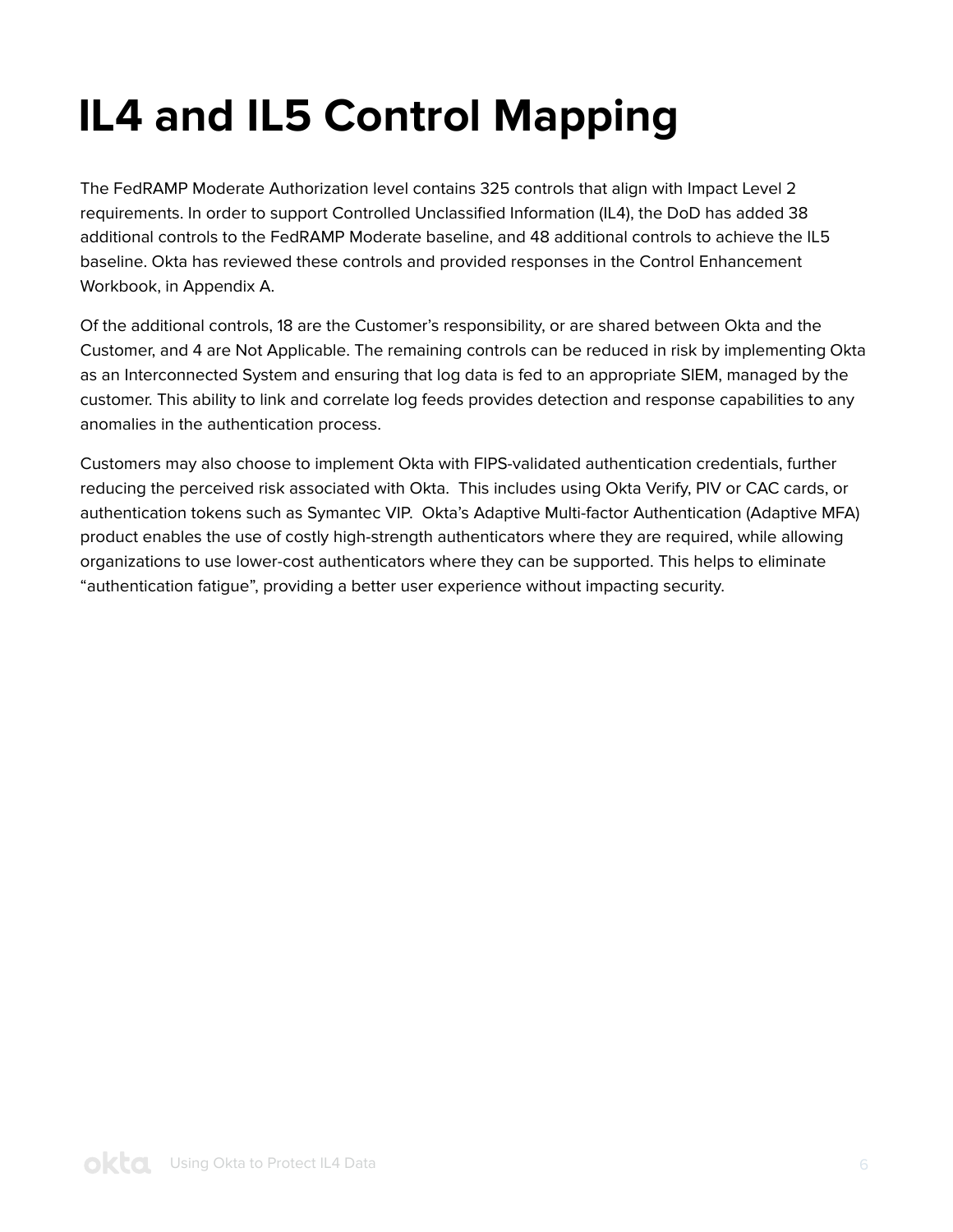## <span id="page-6-0"></span>**Protection of PII and PHI**

The Okta service was built on the foundation of strong protections for user Personally Identifiable Information. This is evident in our security controls, our ISO 27018 certification, and our commitment to international privacy regulations such as the EU GDPR. With respect to US Government data, Okta provides the protections required for both Personally Identifiable Information (PII), and Protected Health Information (PHI). All data is encrypted both at rest and in transit. Additionally, Okta uses organization-level encryption to protect sensitive data, such as authentication credentials and certificates. This organization-level encryption uses Amazon KMS, a FIPS 140-2 L2 hardware encryption module to protect a key that is unique to each customer tenant. This protects against cross-tenant attacks, and provides a log of all accesses to customer authentication data. More details about Okta's layered security approach can be found in Okta's [Security Technical Whitepaper](https://www.okta.com/resources/whitepaper-okta-security-technical-white-paper/thankyou/), also available at http://bit.ly/okta-security-technical-whitepaper.

### **Risk Scoring of PII**

Okta performed a Privacy Impact Assessment as part of the FedRAMP authorization process. This risk assessment identified the following PII and components (From SSP Attachment 4 – Okta IDaaS PTA PIA v1.2):

| <b>Components</b>  | Does this function<br>collect or store PII? | <b>Type of PII</b>                                  | <b>Reason for</b><br><b>Collection of PII</b>                                                  | <b>Safeguards</b>                                            |
|--------------------|---------------------------------------------|-----------------------------------------------------|------------------------------------------------------------------------------------------------|--------------------------------------------------------------|
| Web<br>Application | Yes                                         | Name / Address /<br>Phone Number /<br>Email Address | Registering and using<br>the Okta Services /<br>Populate Services with<br><b>Customer Data</b> | Username and Password /<br>SSL (TLS) Encryption              |
| Database           | Yes                                         | Name / Address /<br>Phone Number /<br>Email Address | Registering and using<br>the Okta Services /<br>Populate Services with<br><b>Customer Data</b> | Username and Password /<br>SSH VPN / SSL (TLS)<br>Encryption |

Table 1: Risk Scoring of PII

At a minimum, Users must provide an Email address to use the Okta service. In many cases users may also provide a First Name and Last Name for personalization, and a cell phone number in order to receive multi-factor authentication tokens. The customer may choose to include other PII about the users as required for the usage of downstream systems. This additional information may impact the Privacy Impact of the application.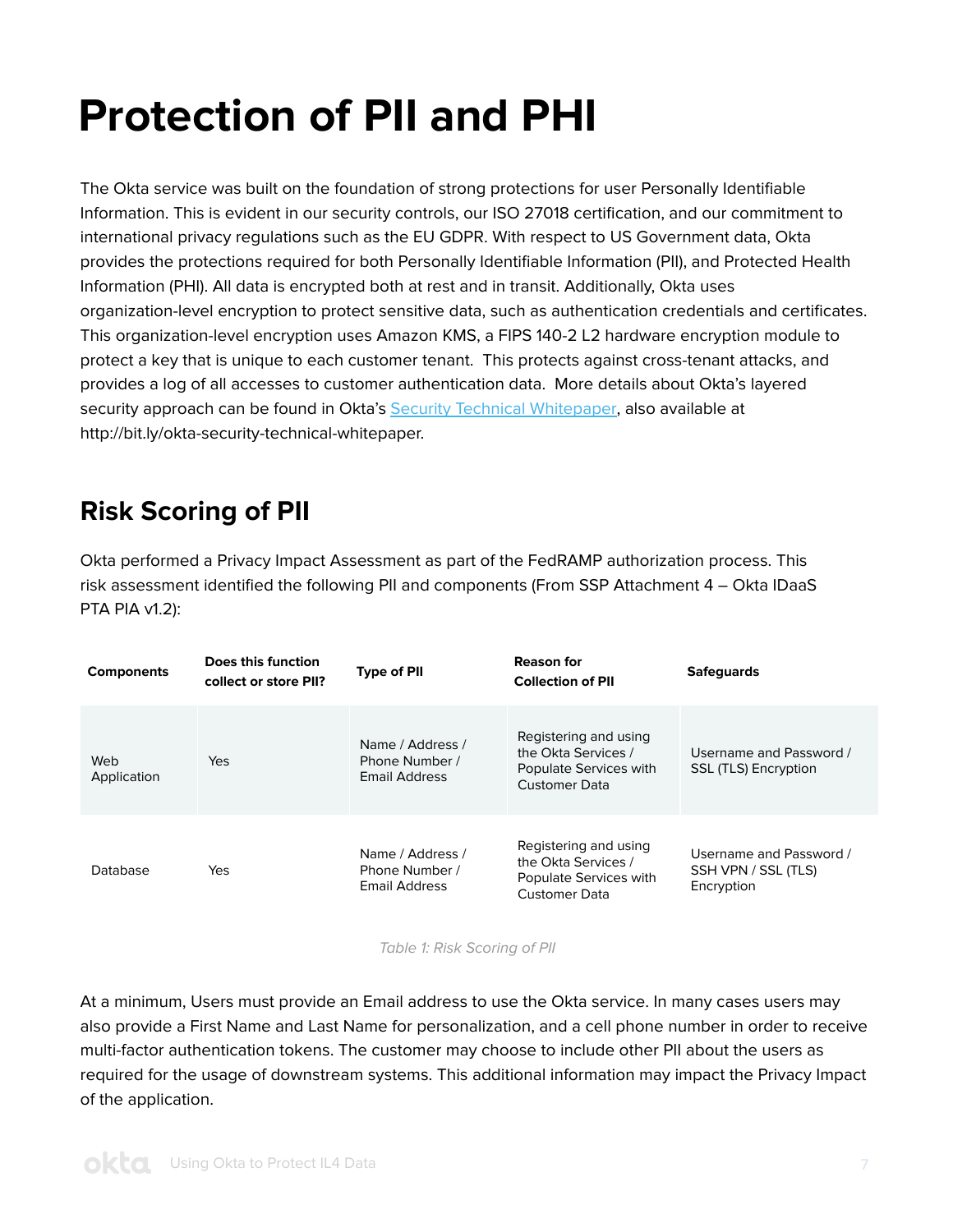<span id="page-7-0"></span>In reviewing the Confidentiality Impact Levels from NIST SP800-122, Okta has determined the application poses Moderate risk to PII:

| NIST SP 800-122 Factors                         | <b>Score</b>   | <b>Description</b>                                                                                                                                                                                                                                                                                    |
|-------------------------------------------------|----------------|-------------------------------------------------------------------------------------------------------------------------------------------------------------------------------------------------------------------------------------------------------------------------------------------------------|
| Identifiability                                 | Moderate       | Okta retains at least First Name, Last Name, Email address. These<br>fields together may uniquely identify an individual. Okta does not<br>maintain biometric, Social Security Numbers, or other<br>highly-identifiable data.                                                                         |
| Quantity of Pll                                 | Moderate       | As an Identity and Access Management service, Okta will contain a<br>substantial amount of data.                                                                                                                                                                                                      |
| Data Field Sensitivity                          | Moderate       | The data fields retained by Okta may be used for phishing or other<br>identity-related attacks, but do not include data such as Social<br>Security Number, which would be used for identity theft.                                                                                                    |
| <b>Obligation to Protect</b><br>Confidentiality | Low / Moderate | Most use cases would retain a Low Obligation score, however, Okta<br>may be used to protect PHI, which would increase the score to<br>Moderate.                                                                                                                                                       |
| Access to and Location of PII                   | Moderate       | PII stored by Okta is accessible by a limited number of people based<br>on role. Data is accessed by Okta-managed systems over secure<br>communications channels outside of Okta physical locations.<br>Remote access is not permitted from personal devices, nor is export<br>onto removable drives. |
| Context of Use                                  | Low            | Only PII required for the use of the service is collected. It is the<br>customer's responsibility to ensure that users are notified of the<br>collection and use.                                                                                                                                     |

Table 2: NIST SP800-122 Risk Factors

### **Risk Scoring of PHI**

There are a minimal number of use cases where Okta may store or process Protected Health Information. The most common case is where Okta is used to authenticate users into a health portal, where the assignment of a downstream application may indicate a medical condition or diagnosis. If Okta is used to authenticate users into an application that contains PHI, but where the existence of the application does not indicate a medical condition, then the Okta service is not subject to HIPAA regulation. The most common use case is when Okta is used as a hospital employee portal, and one of the assigned applications is an Electronic Health Records application such as Epic, or another application that contains PHI.

When Okta is used in a method that puts it in scope for PHI, the risk associated is Moderate, as determined in the PII risk assessment.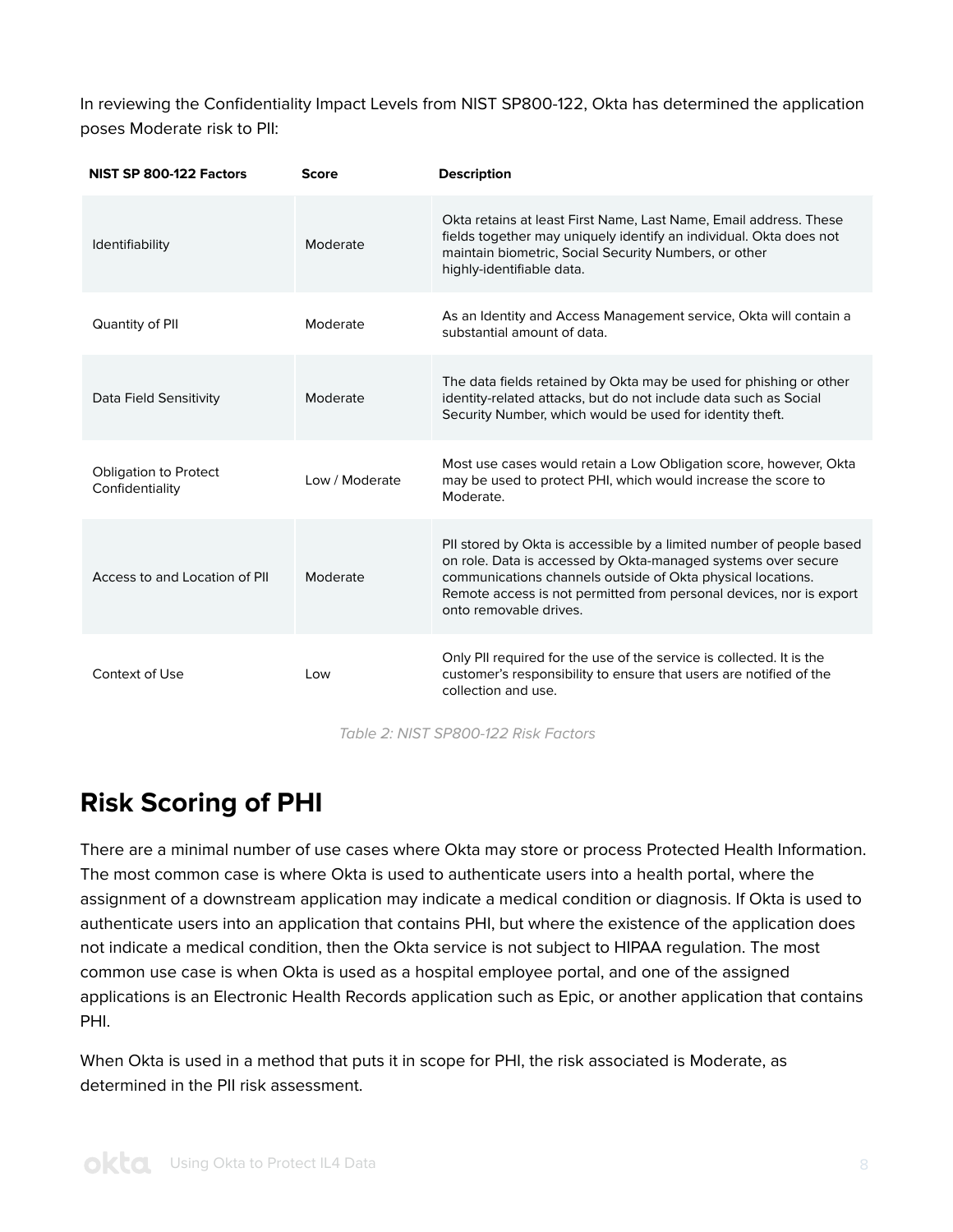## <span id="page-8-0"></span>**Conclusion**

Okta has been designed from the ground up to safely store and process an individual's most sensitive data – their identity, while being segmented as much as possible from the business's most sensitive data. With the implementation of log aggregation and monitoring, appropriate multi-factor tokens, and configuration of authenticator strength controls such as session timeout, the additional risks of implementing Okta can be mitigated. In exchange, the ability to deploy a risk-based authentication strategy and enforce strong authenticators where they are required reduces the risk of identity-related breaches while providing users with a better experience.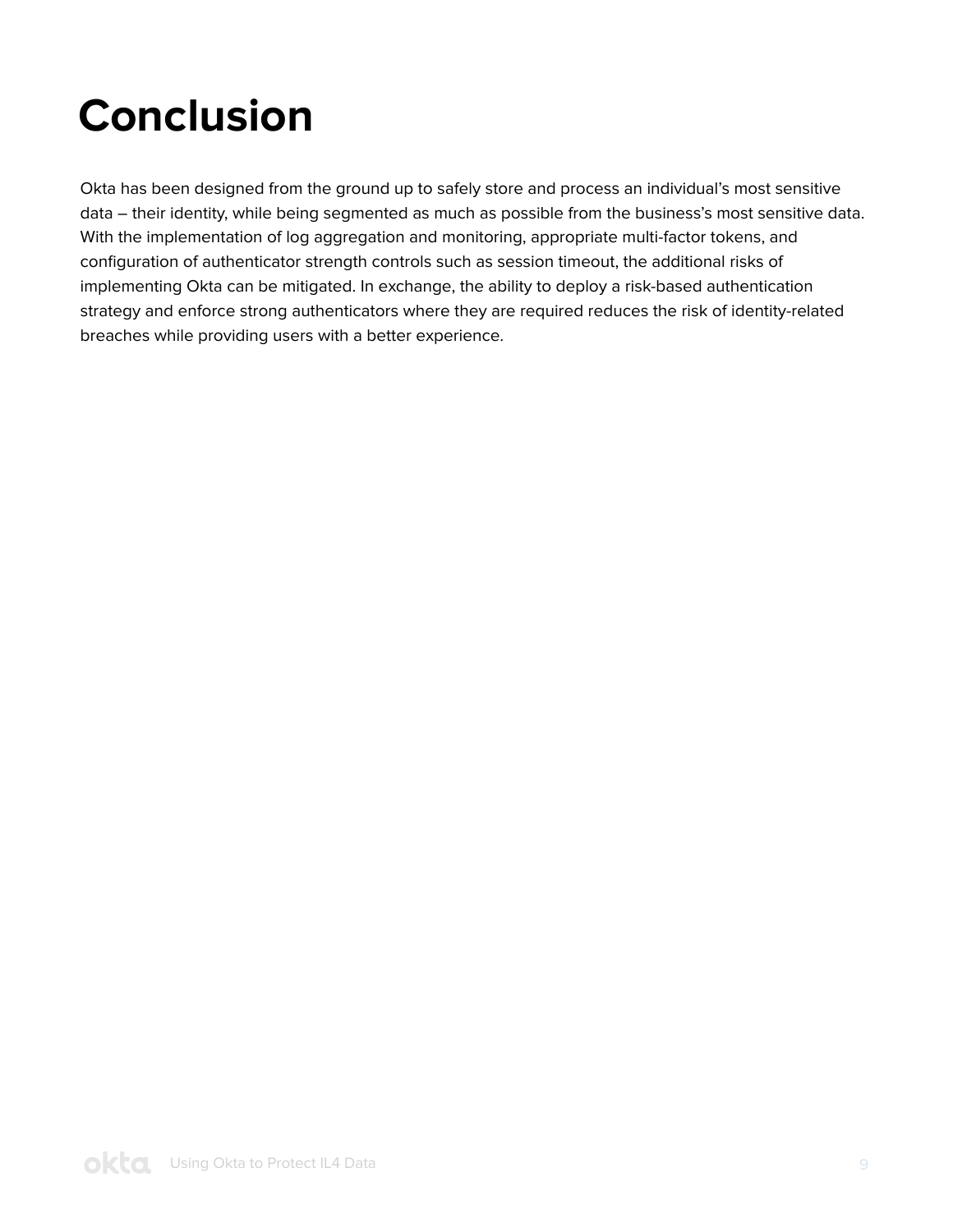### **Control Enhancement Workbook Appendix A:**

**SP 800-53r4 FedRAMP+ for FedRAMP**

| Cont./Enh. ID | <b>Moderate Baseline</b> |  |                                                                                                       |                                                                                                                                                                                                                                                                                                                                                |  |                   | <b>Responsibility</b> |                                                                                                                                                                                                                                                                                                                                                                                                                                                                                                                                       |  |  |  |  |
|---------------|--------------------------|--|-------------------------------------------------------------------------------------------------------|------------------------------------------------------------------------------------------------------------------------------------------------------------------------------------------------------------------------------------------------------------------------------------------------------------------------------------------------|--|-------------------|-----------------------|---------------------------------------------------------------------------------------------------------------------------------------------------------------------------------------------------------------------------------------------------------------------------------------------------------------------------------------------------------------------------------------------------------------------------------------------------------------------------------------------------------------------------------------|--|--|--|--|
|               |                          |  | Lvl 4 Lvl 5 Name                                                                                      | <b>Description</b>                                                                                                                                                                                                                                                                                                                             |  | Okta Customer N/A |                       | <b>Description</b>                                                                                                                                                                                                                                                                                                                                                                                                                                                                                                                    |  |  |  |  |
| AC-06 (07)    |                          |  | Least Privilege   Review<br>Of User Privileges                                                        | The organization: (a) Reviews [Assignment:<br>organization-defined frequency] the privileges assigned to<br>[Assignment: organization-defined roles or classes of<br>users] to validate the need for such privileges; and (b)<br>Reassigns or removes privileges, if necessary, to correctly<br>reflect organizational mission/business needs. |  | $\checkmark$      |                       | As tested in control AC-02, Okta reviews access to privileged data at least<br>quarterly. The number of Okta employees with privileged access to customer data<br>is extremely limited (less than 30), making any role changes visible, and reducing<br>the likelihood that an employee would retain privileged access after a change in<br>role.<br>It is the customer's responsibility to perform reviews of their user privileges.                                                                                                 |  |  |  |  |
| AC-06 (08)    |                          |  | Least Privilege   Privilege<br>Levels For Code<br>Execution                                           | The information system prevents [Assignment:<br>organization-defined software] from executing at higher<br>privilege levels than users executing the software.                                                                                                                                                                                 |  |                   |                       | Okta does not offer users the ability to execute code on the Okta platform.                                                                                                                                                                                                                                                                                                                                                                                                                                                           |  |  |  |  |
| AC-17 (06)    |                          |  | Remote Access  <br>Protection Of Information                                                          | The organization ensures that users protect information<br>about remote access mechanisms from unauthorized use<br>and disclosure.                                                                                                                                                                                                             |  | $\checkmark$      |                       | Information about remote access is managed as Company Confidential and<br>maintained on corporate resources. All remote access is protected using strong<br>authentication and physically separate multifactor tokens. As such, disclosure or<br>identification of the remote access endpoints does not increase the likelihood of a<br>security incident.                                                                                                                                                                            |  |  |  |  |
| AC-18 (03)    |                          |  | Wireless Access   Disable<br>Wireless Networking                                                      | The organization disables, when not intended for use,<br>wireless networking capabilities internally embedded<br>within information system components prior to issuance<br>and deployment.                                                                                                                                                     |  |                   |                       | Okta is hosted within Amazon Web Services. Wireless networks are technically<br>and administratively prohibited from AWS facilities.                                                                                                                                                                                                                                                                                                                                                                                                  |  |  |  |  |
| $AC-23$       |                          |  | Data Mining Protection                                                                                | Control: The organization employs [Assignment:<br>organization-defined data mining prevention and<br>detection techniques] for [Assignment:<br>organization-defined data storage objects] to adequately<br>detect and protect against data mining.                                                                                             |  | $\checkmark$      |                       | Okta implements default landing pages and non-specific error messages to<br>protect against customer and user enumeration techniques. Okta offers<br>customers the ability to deploy account lockout restrictions on failed password<br>attempts to protect against password or identifier brute-force attacks. It is the<br>customer's responsibility to configure these protections.                                                                                                                                                |  |  |  |  |
| AT-03 (02)    |                          |  | Security Training  <br><b>Physical Security</b><br>Controls                                           | The organization provides [Assignment:<br>organization-defined personnel or roles] with initial and<br>[Assignment: organization-defined frequency] training in<br>the employment and operation of physical security<br>controls.                                                                                                              |  | $\checkmark$      |                       | It is the customer's responsibility to educate users on physical security protections.<br>All customer data is maintained in Okta's production environment within AWS.<br>Okta inherits all physical protection controls from AWS.                                                                                                                                                                                                                                                                                                    |  |  |  |  |
| AT-03 (04)    |                          |  | Security Training I<br><b>Suspicious</b><br><b>Communications And</b><br>Anomalous System<br>Behavior | The organization provides training to its personnel on<br>[Assignment: organization-defined indicators of malicious<br>code] to recognize suspicious communications and<br>anomalous behavior in organizational information<br>systems.                                                                                                        |  |                   |                       | As tested in control AT-02, Okta provides training to all employees on<br>identification and reporting of anomalous behavior, instead of delivering this<br>training at the role level. ALI activities within the Okta IDaaS product are exposed<br>as part of our Events API, and can be imported into the customer's SIEM for<br>correlation, monitoring, and alerting. As each customer has unique use cases and<br>patterns, it is the customer's responsibility to perform training on suspicious code<br>or anomalous behavior. |  |  |  |  |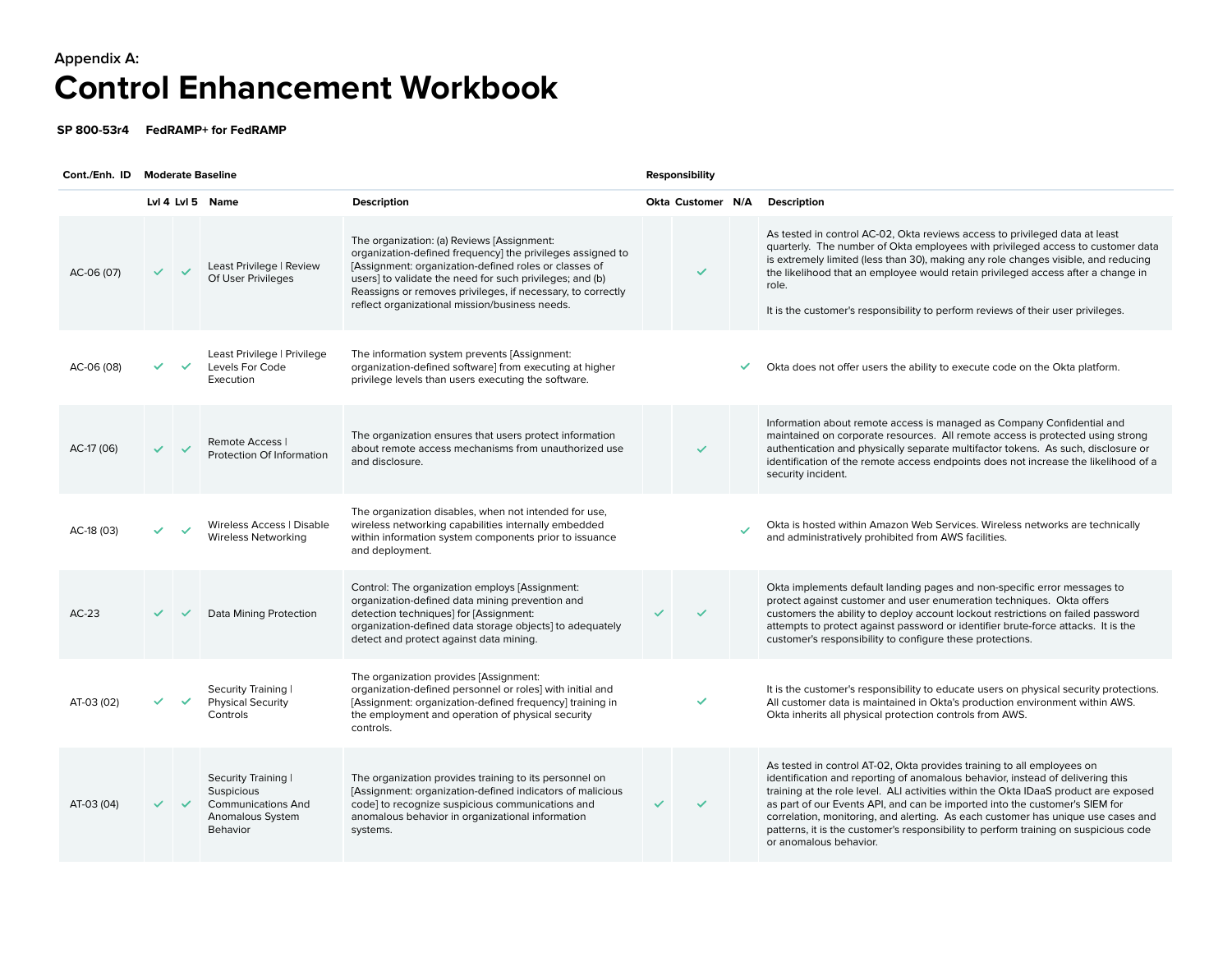|            | Lvl 4 Lvl 5 Name             |                                                                                             | <b>Description</b>                                                                                                                                                                                                                                                                                                                                                 |   | Okta Customer N/A |  | <b>Description</b>                                                                                                                                                                                                                                                                                                                                                                                                                                                                  |  |  |  |
|------------|------------------------------|---------------------------------------------------------------------------------------------|--------------------------------------------------------------------------------------------------------------------------------------------------------------------------------------------------------------------------------------------------------------------------------------------------------------------------------------------------------------------|---|-------------------|--|-------------------------------------------------------------------------------------------------------------------------------------------------------------------------------------------------------------------------------------------------------------------------------------------------------------------------------------------------------------------------------------------------------------------------------------------------------------------------------------|--|--|--|
| AU-04 (01) | $\checkmark$                 | Audit Storage Capacity I<br>Transfer To Alternate<br>Storage                                | The information system off-loads audit records<br>[Assignment: organization-defined frequency] onto a<br>different system or media than the system being audited.                                                                                                                                                                                                  |   | $\checkmark$      |  | As tested in control AU-9, Okta exports data from the system being audited<br>immediately onto a log aggregation server, and into folders with no user write<br>access.<br>Okta provides the ability to export audit records in near-real-time via our Events<br>API. It is the customer's responsibility to configure a target location for this log<br>stream.                                                                                                                    |  |  |  |
| AU-06 (04) |                              | Audit Review, Analysis,<br>And Reporting   Central<br>Review And Analysis                   | The information system provides the capability to centrally<br>review and analyze audit records from multiple<br>components within the system.                                                                                                                                                                                                                     |   | $\checkmark$      |  | As described in control AU-06 (01), Okta imports all log data into a Splunk-based<br>SIEM for aggregation, correlation, reporting, and alerting. This allows for central<br>review an analysis of log data.<br>Okta provides an administrative review dashboard, and a near-real-time stream of<br>log data. It is the customer's responsibility to configure a target location for this<br>log stream.                                                                             |  |  |  |
| AU-06 (10) | $\checkmark$                 | Audit Review, Analysis,<br>And Reporting   Audit<br>Level Adjustment                        | The organization adjusts the level of audit review,<br>analysis, and reporting within the information system<br>when there is a change in risk based on law enforcement<br>information, intelligence information, or other credible<br>sources of information.                                                                                                     |   |                   |  | It is the customer's responsibility to review and respond to the log data provided<br>by Okta. Log review cadence and reporting is determined by the customer.                                                                                                                                                                                                                                                                                                                      |  |  |  |
| AU-12 (01) | $\checkmark$                 | Audit Generation  <br>System-Wide /<br>Time-Correlated Audit<br>Trail                       | The information system compiles audit records from<br>[Assignment: organization-defined information system<br>components] into a system-wide (logical or physical) audit<br>trail that is time- correlated to within [Assignment:<br>organization-defined level of tolerance for relationship<br>between time stamps of individual records in the audit<br>trail]. |   | $\checkmark$      |  | As tested in control AU-08, Okta uses the same NIST-approved time sources as<br>the source for all logs This ensures that the time correlation in the audit trail is<br>within tolerance. It is the customer's responsibility to also utilize NIST-approved<br>time sources.                                                                                                                                                                                                        |  |  |  |
| CA-03 (01) | ✓                            | System Interconnections<br>  Unclassified National<br><b>Security System</b><br>Connections | The organization prohibits the direct connection of an<br>[Assignment: organization-defined unclassified, national<br>security system] to an external network without the use of<br>[Assignment: organization-defined boundary protection<br>device].                                                                                                              |   | $\checkmark$      |  | As a VPC-based solution in AWS, all outbound connections from Okta are required<br>to use our network gateway. Additional network routing protections may be put in<br>place by the customer through the use of an AWS DirectConnect connection.<br>The customer is responsible for protection of their endpoints, including defining<br>protections for connection to external networks. Customer data is not stored or<br>processed on Okta endpoints, placing them out of scope. |  |  |  |
| CM-03 (04) |                              | Configuration Change<br>Control   Security<br>Representative                                | The organization requires an information security<br>representative to be a member of the [Assignment:<br>organization-defined configuration change control<br>element].                                                                                                                                                                                           |   | $\checkmark$      |  | All changes to the Okta application go through the change management process<br>as defined in the Okta-PP_005_CM_Policies_Procedures document. This<br>includes security review and approval for high risk changes.<br>The customer is responsible for maintaining changes and updates to their Okta<br>org, and the accompanying change management.                                                                                                                                |  |  |  |
| CM-03 (06) | $\checkmark$<br>$\checkmark$ | <b>Configuration Change</b><br>Control   Cryptography<br>Management                         | The organization ensures that cryptographic mechanisms<br>used to provide [Assignment: organization-defined<br>security safeguards] are under configuration<br>management.                                                                                                                                                                                         | ✓ |                   |  | All changes to the Okta application go through the change management process<br>as defined in the Okta-PP_005_CM_Policies_Procedures document, including<br>Cryptographic libraries and configurations for the Okta IDaaS service.                                                                                                                                                                                                                                                  |  |  |  |
| CM-04 (01) | ✓<br>$\checkmark$            | Security Impact Analysis I<br>Separate Test<br>Environments                                 | The organization analyzes changes to the information<br>system in a separate test environment before<br>implementation in an operational environment, looking for<br>security impacts due to flaws, weaknesses,<br>incompatibility, or intentional malice.                                                                                                         | ✓ |                   |  | As described and tested in control CM-3, Okta tests all builds in a preview<br>environment before releasing to the IDaaS product. This environment includes<br>security and vulnerability scanning, and participation in Okta's public bug bounty<br>program                                                                                                                                                                                                                        |  |  |  |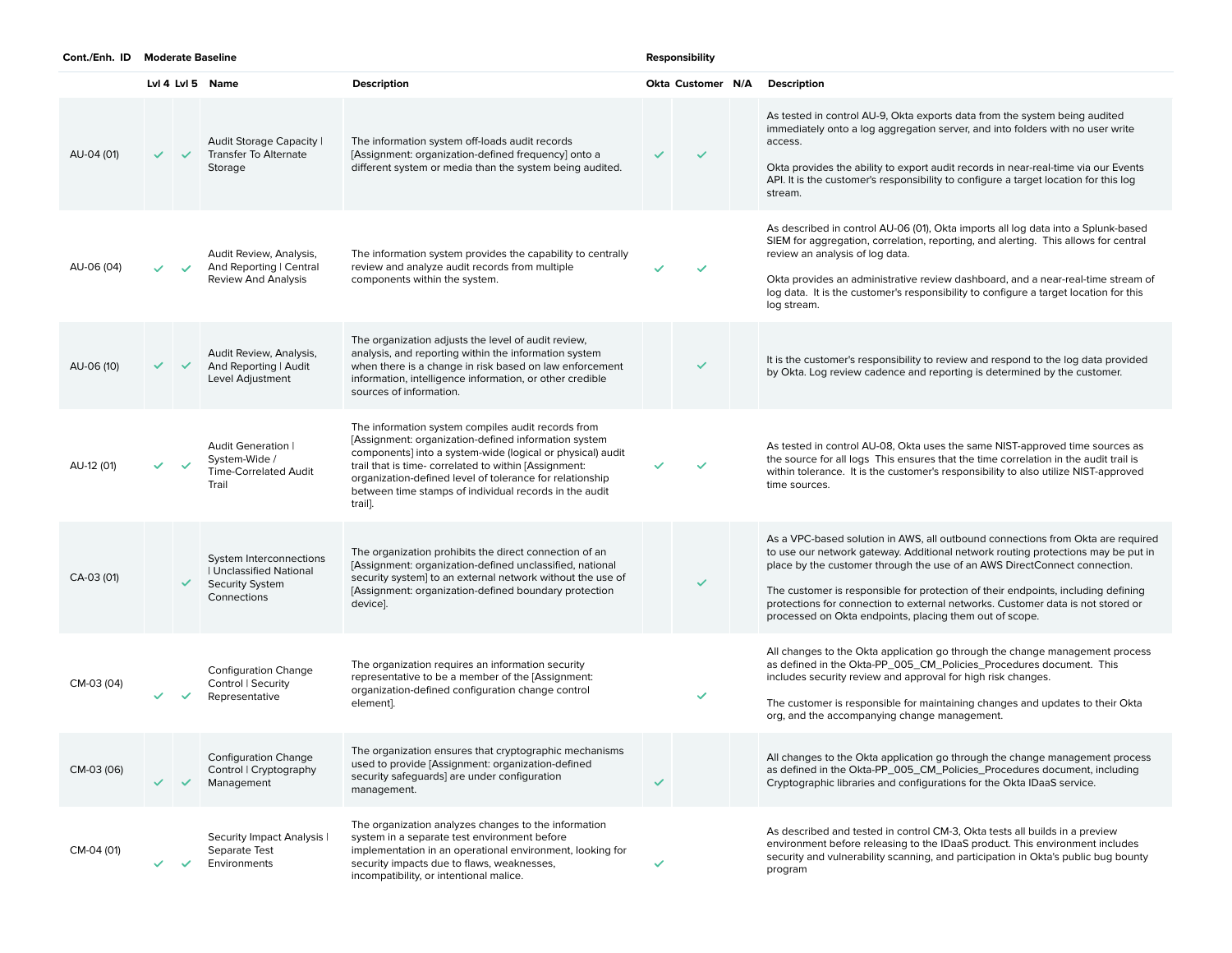|            |   |                           | Lvl 4 Lvl 5 Name                                                                                                    | <b>Description</b>                                                                                                                                                                                                                                                                                  |              | Okta Customer N/A | Description                                                                                                                                                                                                                                                                                                                                                                                                                                                                                                                                                                             |
|------------|---|---------------------------|---------------------------------------------------------------------------------------------------------------------|-----------------------------------------------------------------------------------------------------------------------------------------------------------------------------------------------------------------------------------------------------------------------------------------------------|--------------|-------------------|-----------------------------------------------------------------------------------------------------------------------------------------------------------------------------------------------------------------------------------------------------------------------------------------------------------------------------------------------------------------------------------------------------------------------------------------------------------------------------------------------------------------------------------------------------------------------------------------|
| CM-05 (06) | ✓ | $\checkmark$              | <b>Access Restrictions For</b><br>Change   Limit Library<br>Privileges                                              | The organization limits privileges to change software<br>resident within software libraries.                                                                                                                                                                                                        | $\checkmark$ |                   | All changes to the Okta application go through the change management process<br>as defined in the Okta-PP_005_CM_Policies_Procedures document. This<br>includes all libraries that make up the Okta service whether internally supported or<br>obtained from a third party (OSS Software)                                                                                                                                                                                                                                                                                               |
| IA-02 (09) |   |                           | <b>Identification And</b><br>Authentication   Network<br>Access To<br>Non-Privileged Accounts<br>- Replay Resistant | The information system implements replay-resistant<br>authentication mechanisms for network access to<br>non-privileged accounts.                                                                                                                                                                   | ✓            |                   | All authentications into the Okta IDaaS by Okta employees is considered to be<br>privileged access, and is tested under control IA-08 (02).<br>It is the customer's responsibility to manage their non-privileged user<br>authentications. As tested in control IA-08 (02), all user authentications are<br>performed over HTTPS, which includes anti-replay mechanisms. Furthermore,<br>Okta also supports many multi-factor authentication solutions such as<br>standards-based Okta Verify or Okta Verify with Push, RSA SecurlD, Symantec VIP,<br>Google Authenticator, and others. |
| IA-05 (13) |   |                           | Authenticator<br>Management   Expiration<br>Of Cached<br>Authenticators                                             | The information system prohibits the use of cached<br>authenticators after [Assignment: organization-defined<br>time period].                                                                                                                                                                       | ✓            |                   | Okta employees are unable to use cached authenticators for access into the<br>production environment.<br>User authenticators are only cached when using Okta in Delegated Authentication<br>mode, and there is a failure with the connection to the Okta Agent behind the<br>customer's firewall. Cached authenticators are valid for up to 5 days.<br>Administrators may disable accounts through the Okta Admin panel or API,<br>invalidating the cache. If users are managed with Okta-mastered authentication,<br>no credential caching is available.                               |
| IR-04 (03) |   |                           | Incident Handling I<br><b>Continuity Of Operations</b>                                                              | The organization identifies [Assignment:<br>organization-defined classes of incidents] and<br>[Assignment: organization-defined actions to take in<br>response to classes of incidents] to ensure continuation of<br>organizational missions and business functions.                                | ✓            |                   | Okta identifies incidents that may affect the availability of the Okta IDaaS, and<br>maintains a Business Continuity Plan to define actions necessary to ensure<br>continuation of mission-critical functions. The business continuity plan is provided<br>as part of Okta's SSP, in document SSP_Attachment_05-Okta IT Contingency Plan.                                                                                                                                                                                                                                               |
| IR-04 (04) |   |                           | Incident Handling I<br>Information Correlation                                                                      | The organization correlates incident information and<br>individual incident responses to achieve an<br>organization-wide perspective on incident awareness and<br>response.                                                                                                                         |              |                   | Okta tracks all incidents and suspicious events in a centralized ticket tracking<br>system, allowing for metrics and reporting to be performed against this data. All<br>log and activity information is provided to the customer in a near-real-time format,<br>for incorporation into their SEIM and incident reporting and tracking systems.                                                                                                                                                                                                                                         |
| IR-04 (06) |   | $\checkmark$ $\checkmark$ | Incident Handling I<br>Insider Threats - Specific<br>Capabilities                                                   | The organization implements incident handling capability<br>for insider threats.                                                                                                                                                                                                                    | $\checkmark$ |                   | As tested in control AU-02, Okta logs all required information to detect and<br>respond to insider threats within the production environment                                                                                                                                                                                                                                                                                                                                                                                                                                            |
| IR-04 (07) |   | $\checkmark$ $\checkmark$ | Incident Handling I<br>Insider Threats -<br>Intra-Organization<br>Coordination                                      | The organization coordinates incident handling capability<br>for insider threats across [Assignment:<br>organization-defined components or elements of the<br>organization].                                                                                                                        | $\checkmark$ |                   | As tested in control IR-04, Okta's security team handles incident response,<br>responding to both internal and external threat actors.                                                                                                                                                                                                                                                                                                                                                                                                                                                  |
| IR-04 (08) |   |                           | Incident Handling I<br><b>Correlation With External</b><br>Organizations                                            | The organization coordinates with [Assignment:<br>organization-defined external organizations] to correlate<br>and share [Assignment: organization-defined incident<br>information] to achieve a cross- organization perspective<br>on incident awareness and more effective incident<br>responses. | ✓            |                   | Okta participates in information sharing programs with federal and private sector<br>organizations in order to increase our visibility to threat sources.                                                                                                                                                                                                                                                                                                                                                                                                                               |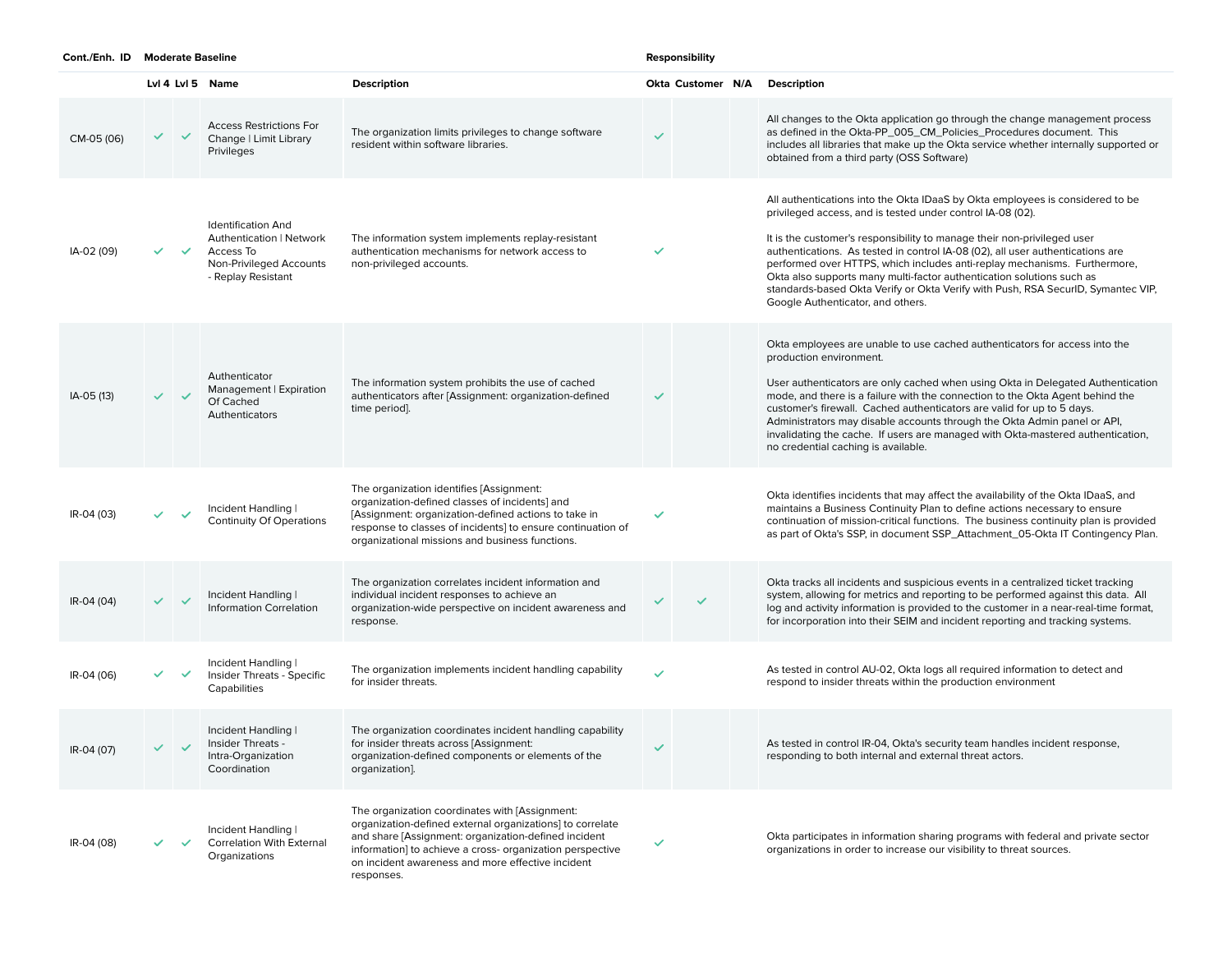|            |              | Lvl 4 Lvl 5 Name                                                            | <b>Description</b>                                                                                                                                                                                                                                                                                                                                                                                                                                                                                                                                                                                                                                                                                                  |              |  | Okta Customer N/A Description                                                                                                                                                                                                                                                                                                                                                       |
|------------|--------------|-----------------------------------------------------------------------------|---------------------------------------------------------------------------------------------------------------------------------------------------------------------------------------------------------------------------------------------------------------------------------------------------------------------------------------------------------------------------------------------------------------------------------------------------------------------------------------------------------------------------------------------------------------------------------------------------------------------------------------------------------------------------------------------------------------------|--------------|--|-------------------------------------------------------------------------------------------------------------------------------------------------------------------------------------------------------------------------------------------------------------------------------------------------------------------------------------------------------------------------------------|
| IR-05 (01) |              | Incident Monitoring I<br>Automated Tracking /<br>Data Collection / Analysis | The organization employs automated mechanisms to<br>assist in the tracking of security incidents and in the<br>collection and analysis of incident information.                                                                                                                                                                                                                                                                                                                                                                                                                                                                                                                                                     | $\checkmark$ |  | As tested in control IR-04 (01), Okta uses automated mechanisms to collect,<br>analyze, and track incident information.                                                                                                                                                                                                                                                             |
| IR-06 (02) |              | Incident Reporting I<br><b>Vulnerabilities Related</b><br>To Incidents      | The organization reports information system<br>vulnerabilities associated with reported security incidents<br>to [Assignment: organization-defined personnel or roles].                                                                                                                                                                                                                                                                                                                                                                                                                                                                                                                                             | $\checkmark$ |  | As tested in control IR-06, Okta reports system vulnerabilities to US-CERT                                                                                                                                                                                                                                                                                                          |
| MA-04 (03) |              | Nonlocal Maintenance  <br>Comparable Security /<br>Sanitization             | The organization:(a) Requires that nonlocal maintenance<br>and diagnostic services be performed from an information<br>system that implements a security capability comparable<br>to the capability implemented on the system being<br>serviced; or (b) Removes the component to be serviced<br>from the information system and prior to nonlocal<br>maintenance or diagnostic services, sanitizes the<br>component (with regard to organizational information)<br>before removal from organizational facilities, and after the<br>service is performed, inspects and sanitizes the<br>component (with regard to potentially malicious software)<br>before reconnecting the component to the information<br>system. |              |  | All maintenance is performed over a VPN using approved and monitored ports,<br>protocols, and services, as tested in control MA-04                                                                                                                                                                                                                                                  |
| MA-04 (06) |              | Nonlocal Maintenance I<br>Cryptographic Protection                          | The information system implements cryptographic<br>mechanisms to protect the integrity and confidentiality of<br>nonlocal maintenance and diagnostic communications.                                                                                                                                                                                                                                                                                                                                                                                                                                                                                                                                                | $\checkmark$ |  | Maintenance is performed over the OpenSSL VPN as described in Okta's SSP.<br>This is an AES-based VPN protected using RSA 2048 bit certificates and<br>multifactor authentication.                                                                                                                                                                                                  |
| PE-03 (01) |              | Physical Access Control  <br><b>Information System</b><br>Access            | The organization enforces physical access authorizations<br>to the information system in addition to the physical<br>access controls for the facility at [Assignment:<br>organization-defined physical spaces containing one or<br>more components of the information system].                                                                                                                                                                                                                                                                                                                                                                                                                                      | $\checkmark$ |  | Okta inherits physical protections from Amazon Web Services. All customer data<br>is encrypted at rest and in transit, reducing the risk posed by physical threats.                                                                                                                                                                                                                 |
| PL-08 (01) | $\checkmark$ | <b>Information Security</b><br>Architecture I<br>Defense-In-Depth           | The organization designs its security architecture using a<br>defense-in-depth approach that: (a) Allocates<br>[Assignment: organization-defined security safeguards] to<br>[Assignment: organization-defined locations and<br>architectural layers]; and (b) Ensures that the allocated<br>security safeguards operate in a coordinated and mutually<br>reinforcing manner.                                                                                                                                                                                                                                                                                                                                        | $\checkmark$ |  | Okta has a strong defense-in-depth strategy as defined in Okta's SSP.                                                                                                                                                                                                                                                                                                               |
| PS-04 (01) | $\checkmark$ | Personnel Termination  <br>Post-Employment<br>Requirements                  | The organization: (a) Notifies terminated individuals of<br>applicable, legally binding post-employment requirements<br>for the protection of organizational information; and (b)<br>Requires terminated individuals to sign an<br>acknowledgment of post-employment requirements as<br>part of the organizational termination process.                                                                                                                                                                                                                                                                                                                                                                             |              |  | As tested in control PS-04, Okta reminds terminated employees of their<br>confidentiality agreements. Only Okta employees with a business need have<br>access to customer data, and there are fewer than 30 employees with privileged<br>access to customer data. All access is logged. There are no functions by which<br>an employee can bulk export or exfiltrate customer data. |
| PS-06 (03) |              | Access Agreements I<br>Post-Employment<br>Requirements                      | The organization: (a) Notifies individuals of applicable,<br>legally binding post-employment requirements for<br>protection of organizational information; and (b) Requires<br>individuals to sign an acknowledgment of these<br>requirements, if applicable, as part of granting initial<br>access to covered information.                                                                                                                                                                                                                                                                                                                                                                                         |              |  | As tested in control PS-04, Okta reminds terminated employees of their<br>confidentiality agreements. Only Okta employees with a business need have<br>access to customer data, and there are fewer than 30 employees with privileged<br>access to customer data. All access is logged. There are no functions by which<br>an employee can bulk export or exfiltrate customer data. |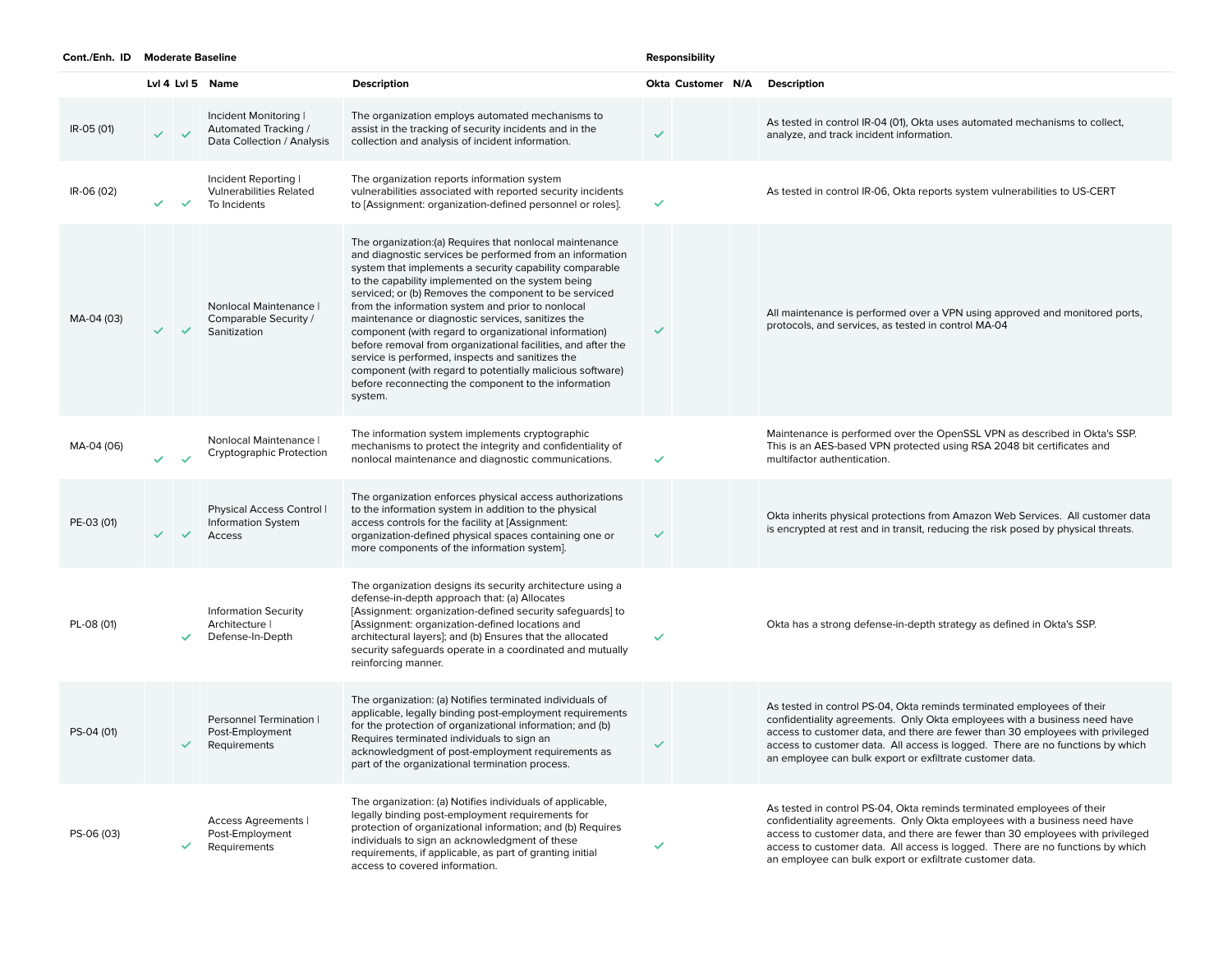|              |              | Lvl 4 Lvl 5 Name                                                                                     | <b>Description</b>                                                                                                                                                                                                                                                                                                                                                                                                                                                                                                                                                                                                                                               |              | Okta Customer N/A | <b>Description</b>                                                                                                                                                                                                                                                                                                                                                                  |
|--------------|--------------|------------------------------------------------------------------------------------------------------|------------------------------------------------------------------------------------------------------------------------------------------------------------------------------------------------------------------------------------------------------------------------------------------------------------------------------------------------------------------------------------------------------------------------------------------------------------------------------------------------------------------------------------------------------------------------------------------------------------------------------------------------------------------|--------------|-------------------|-------------------------------------------------------------------------------------------------------------------------------------------------------------------------------------------------------------------------------------------------------------------------------------------------------------------------------------------------------------------------------------|
| SA-04 (07)   | ✓            | Acquisition Process I<br>Niap-Approved<br><b>Protection Profiles</b>                                 | The organization: (a) Limits the use of commercially<br>provided information assurance (IA) and IA-enabled<br>information technology products to those products that<br>have been successfully evaluated against a National<br>Information Assurance partnership (NIAP)-approved<br>Protection Profile for a specific technology type, if such a<br>profile exists; and (b) Requires, if no NIAP-approved<br>Protection Profile exists for a specific technology type but<br>a commercially provided information technology product<br>relies on cryptographic functionality to enforce its security<br>policy, that the cryptographic module is FIPS-validated. |              |                   | Okta uses FIPS-compliant algorithms, but does not use only FIPS-validated<br>encryption modules. This is noted as a risk on our POAM, and Okta is working<br>with AWS, our infrastructure vendor on a solution.                                                                                                                                                                     |
| SA-12        |              | Supply Chain Protection                                                                              | Control: The organization protects against supply chain<br>threats to the information system, system component, or<br>information system service by employing [Assignment:<br>organization-defined security safeguards] as part of a<br>comprehensive, defense-in-breadth information security<br>strategy.                                                                                                                                                                                                                                                                                                                                                      |              |                   | As tested in control PS-04, Okta reminds terminated employees of their<br>confidentiality agreements. Only Okta employees with a business need have<br>access to customer data, and there are fewer than 30 employees with privileged<br>access to customer data. All access is logged. There are no functions by which<br>an employee can bulk export or exfiltrate customer data. |
| <b>SA-19</b> |              | <b>Component Authenticity</b>                                                                        | Control: The organization: a. Develops and implements<br>anti-counterfeit policy and procedures that include the<br>means to detect and prevent counterfeit components<br>from entering the information system; and b. Reports<br>counterfeit information system components to [Selection<br>(one or more): source of counterfeit component;<br>[Assignment: organization-defined external reporting<br>organizations]; [Assignment: organization-defined<br>personnel or roles]].                                                                                                                                                                               | $\checkmark$ |                   | Okta maintains alerting systems to detect unauthorized systems starting in the<br>production environment. Okta's use of AWS Security Groups and the<br>configuration management database prevent any unauthorized system from<br>communicating with systems that store or process customer data, reducing the<br>risk of counterfeit systems.                                       |
| SC-07 (10)   |              | Boundary Protection I<br>Prevent Unauthorized<br>Exfiltration                                        | The organization prevents the unauthorized exfiltration of<br>information across managed interfaces.                                                                                                                                                                                                                                                                                                                                                                                                                                                                                                                                                             |              | ✓                 | Okta is a web-based service, all connections are performed over HTTPS UI or API.<br>It is the customer's responsibility to configure and maintain any connections to<br>external sources.                                                                                                                                                                                           |
| SC-07 (11)   | $\checkmark$ | Boundary Protection I<br>Restrict Incoming<br><b>Communications Traffic</b>                          | The information system only allows incoming<br>communications from [Assignment: organization- defined<br>authorized sources] routed to [Assignment:<br>organization-defined authorized destinations].                                                                                                                                                                                                                                                                                                                                                                                                                                                            |              | $\checkmark$      | Okta is a web-based service, all connections are performed over HTTPS UI or API.<br>It is the customer's responsibility to configure and maintain any connections to<br>external sources                                                                                                                                                                                            |
| SC-08 (02)   |              | Transmission<br><b>Confidentiality And</b><br>Integrity   Pre / Post<br><b>Transmission Handling</b> | The information system maintains the [Selection (one or<br>more): confidentiality; integrity] of information during<br>preparation for transmission and during reception.                                                                                                                                                                                                                                                                                                                                                                                                                                                                                        |              |                   | Okta enforces encryption in transit, at rest, and associates all decryption of<br>customer data with a unique session identifier. Okta can work with the customer<br>on any specific protection requirements for transmission through an AWS<br>DirectConnect channel.                                                                                                              |
| SC-23 (01)   |              | Session Authenticity I<br><b>Invalidate Session</b><br>Identifiers At Logout                         | The information system invalidates session identifiers<br>upon user logout or other session termination.                                                                                                                                                                                                                                                                                                                                                                                                                                                                                                                                                         |              | $\checkmark$      | Okta enables customers to configure session timeout and termination actions. It is<br>the customer's responsibility to configure this as required for their environment.                                                                                                                                                                                                            |
| SC-23 (03)   |              | Session Authenticity I<br><b>Unique Session</b><br>Identifiers With<br>Randomization                 | The information system generates a unique session<br>identifier for each session with [Assignment:<br>organization-defined randomness requirements] and<br>recognizes only session identifiers that are<br>system-generated.                                                                                                                                                                                                                                                                                                                                                                                                                                     | ✓            |                   | Okta uses at least 128 bits of randomness for the session identifier.                                                                                                                                                                                                                                                                                                               |
| SC-23 (05)   | $\checkmark$ | Session Authenticity I<br><b>Allowed Certificate</b><br><b>Authorities</b>                           | The information system only allows the use of<br>[Assignment: organization-defined certificate authorities]<br>for verification of the establishment of protected sessions.                                                                                                                                                                                                                                                                                                                                                                                                                                                                                      |              | ✓                 | Okta is designed to allow customer-managed "Bring Your Own Certificate"<br>capabilities, enabling the customer to require authentication assertions to be<br>signed using customer-defined certificate authorities. More detail can be found at:<br>https://developer.okta.com/docs/how-to/byo_saml.html                                                                            |